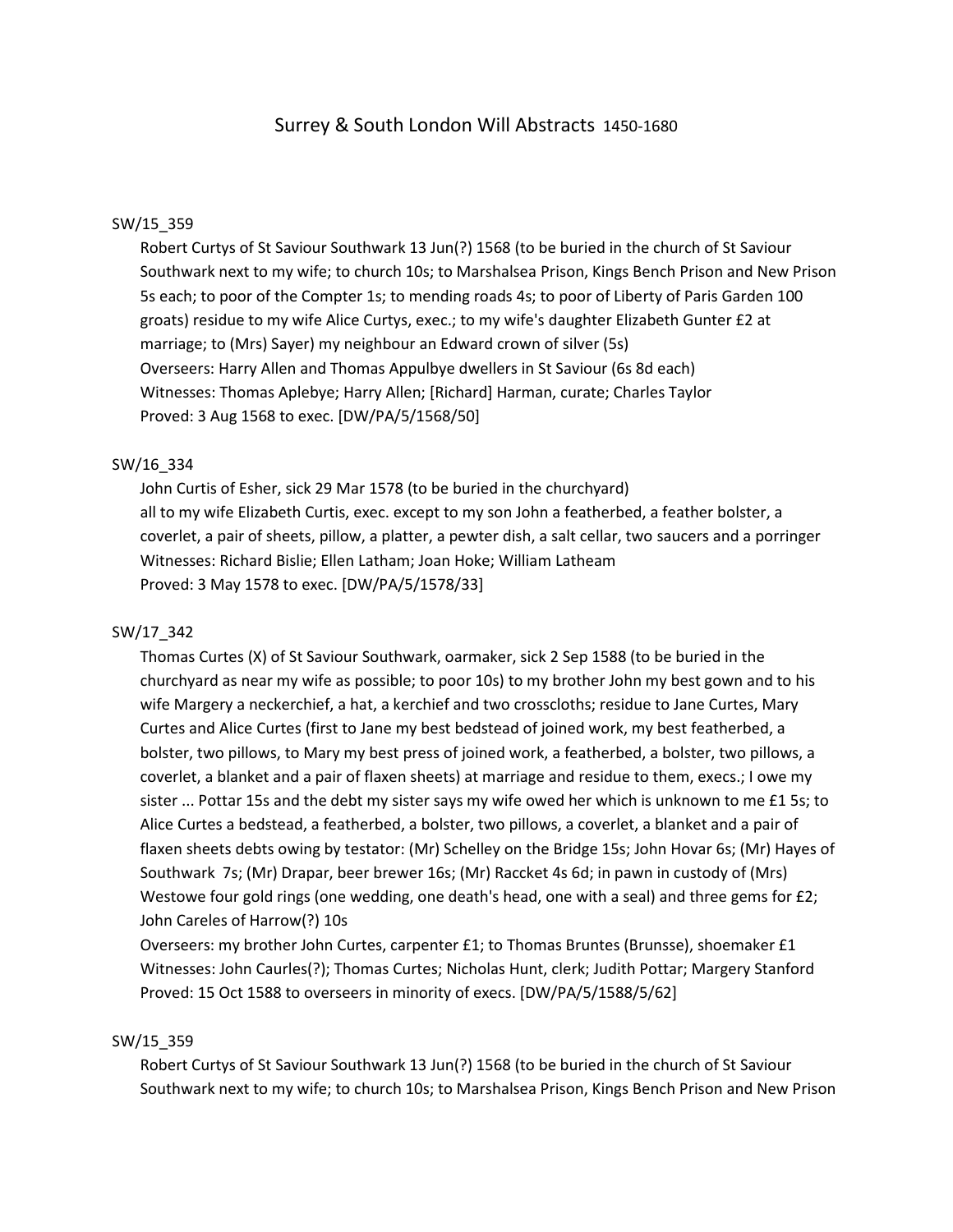5s each; to poor of the Compter 1s; to mending roads 4s; to poor of Liberty of Paris Garden 100 groats) residue to my wife Alice Curtys, exec.; to my wife's daughter Elizabeth Gunter £2 at marriage; to (Mrs) Sayer) my neighbour an Edward crown of silver (5s) Overseers: Harry Allen and Thomas Appulbye dwellers in St Saviour (6s 8d each) Witnesses: Thomas Aplebye; Harry Allen; [Richard] Harman, curate; Charles Taylor Proved: 3 Aug 1568 to exec. [DW/PA/5/1568/50]

### SW/13\_530

William Curtis (X) of West Molesey, yeoman

to my son John Curtis snr. 1s; to my daughter Jane Curtis £5; to Joan Curtis £20; to my daughter Dorothy Curtis £20; to my son Christopher Curtis £20; to my son Abraham Curtis £5; to my son Richard Curtis £20; to my son John Curtis jnr. £20; to my son Robert Curtis £20; to my daughter Judith Fisher 1s and to all her children 10s each; to my son John's eldest daughter £5 on condition he make my son Robert a freeman of London; to my wife Joan Curtis all my freehold land and goods for life and after death of my wife to my son Abraham with remainder to Robert; after death of my wife goods between our children and son Christopher to have a share; lease of land in Walton on Thames and ten acres in West Molesey to children and Christopher Curtis; wife, exec. Overseers: sons Christopher Curtis and Abraham Curtis

Witnesses: Thomas Griffin (X); Nicholas Buttelor (X)

Proved: 25 Apr 1642 to exec. [DW/PA/7/13 ff.240v-241r; DW/PA/5/1642/18]

#### SW/13\_651

Richard Curtis (X) of St Olave Southwark, very weak 22 Sep 1645 to my brother John Vastun 1s and to his wife Jane Vastun 1s and to his son John Vastun 1s; to my brother Edward Curtis 1s; to Judy Curtis 1s; to my cousin Thomas Curtis 1s; to my cousin John Lasher 1s; to my cousin Ann Lasher 1s; residue to my wife Mary Curtis , exec. Witnesses: Anthony Belke; William Lancaster; Joseph Wotton Proved: 23 Feb 1645/6 to exec. [DW/PA/7/13 f.311v; DW/PA/5/1646/11] [ff.312r-v are blank]

### SW/20\_139

Humphrey Curtis (X) of Bermondsey, citizen and woodmonger, sick and weak 23 Oct 1661 to my daughter Hannah Curtis £10 at 18 and rest of my estate after death of her mother Susanna Curtis; to my sister Elizabeth Turner 1s; to my kinswoman Mary Turner 1s; residue to my wife Susanna, exec. but if she remarries my friends Thomas Peere and Jonathan Tyers both of Bermondsey, fellmongers to be guardians to daughter Witnesses: Peter Palmer; Thomas Goad, scr. Proved: 15 Nov 1661 to exec. [DW/PA/7/14 Q.11; DW/PA/5/1661/29]

### SW/12\_204

Thomas Curtis of Puttenham, sick 24 Aug 1622 to my brother James Curtis £5 at 21; to my sisters Elizabeth Littellfeld and Jane Littellfeld and my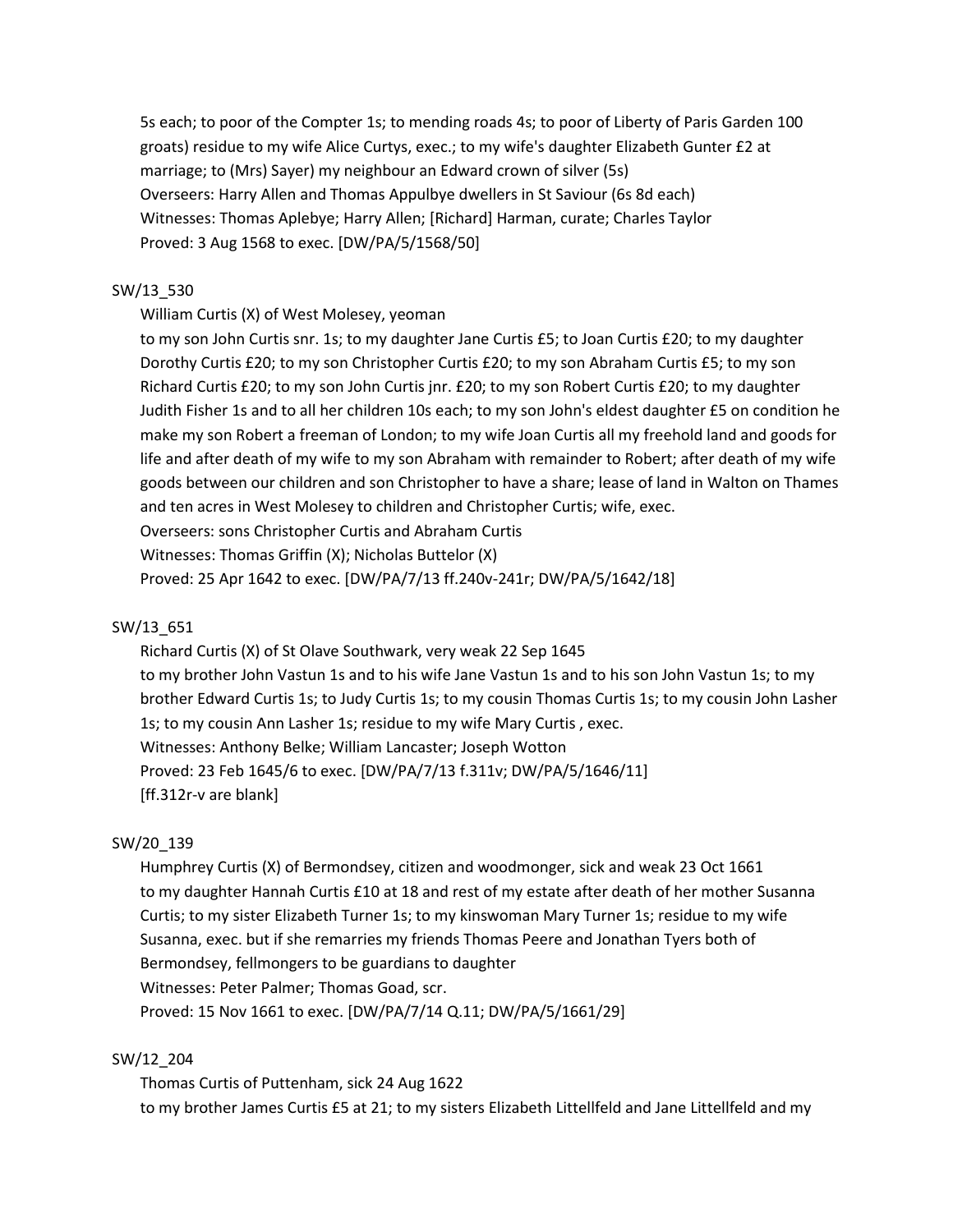brother Richard Littellfeld £1 each at 21 to be paid by my brother John Curtis out of my messuage and land in Puttenham in the church porch; residue to my father in law Richard Littellfeld and mother Ann Littellfeld, execs.

Witnesses: George Billinghurst; John Mothe; Richard Clisban; Thomas Lanterne Proved: 29 Mar 1632 to John Littellfeld [sic], exec., power reserved to Ann [DW/PA/7/12 f.107v; DW/PA/5/1632/18B]

## SW/25\_116

John Curtis (X) of Holy Trinity Guildford, coachman, sick and weak 23 Nov 1676 to my wife Jane Curtis for life per deed of purchase my two messuages in St Mary Guildford now or late in the occupation of Barnabas Royce and Simon Webb and then to John Derrick son of my wife Jane with remainder to my brother James Curtis and sister Ann Hedger; to my wife all my messuage in Puttenham now or late in the occupation of my father John for life and then to my brother James; residue to my wife, exec. with other messuage in Puttenham now or late in the occupation of Robert Moth for life and then to An eldest daughter of my sister Ann Hedger by her first husband with remainder to my brother James; Barnabas Royce to enjoy messuage at £3 p.a. for life; to Mary Curtis daughter of my brother Hugh Curtis, deceased £10 at marriage or 21 Witnesses: John Holland; Richard West

Proved: 11 Dec 1676 to exec. [DW/PC/7/1 Q.7; DW/PC/5/1676/12] (£18 17s)

## SW/25\_22

Hugh Curtis (X) of St Mary Guildford, coachman, sick and weak 18 Apr 1674 to my daughter Mary Curtis £30 at 21 until then to my wife Joan Curtis to bring up my said daughter; to my daughter also the high bedstead, cord and mat with grey striped curtains and valence, a featherbed, feather bolster, two pillows, a grey rug at marriage, two pairs of flaxen sheets, two pairs of flaxen pillowcases and six great pewter dishes; residue to my wife Joan; brother John Curtis, exec. (5s for a pair of gloves)

Witnesses: John Curtis (X); Edward Wright (X); Nathaniel Wright Proved: 2 Jul 1674 to exec. [DW/PC/7/1 Q.2; DW/PC/5/1674/8]

# SW/8\_399

Thomas Curtisse (X) of Puttenham, weak 10 Jun 1610

to daughter Joan Stillwell, widow messuage called 'Harts' with ten acres (except only the shop and room over it which to daughter in law Agnes Curtisse and her son Thomas Curtisse) for 12 years paying a peppercorn to my heir and then land, etc. to my heir; to daughter in law Agnes Curtisse a 'helne' of wheat standing in the south field; residue to daughter Jane Stillwell, exec.

Overseers: Thomas Avenell; William Croucher; Thomas Harding

Witnesses: TA; WC; TH; William Snelling; Noah Price

Proved: 5 Dec 1610 the exec. Jane Stillwell having died to her son William Stillwell, her other son Nicholas Stillwell being a minor [DW/PA/7/8 ff.177r-v; DW/PA/5/1610/40]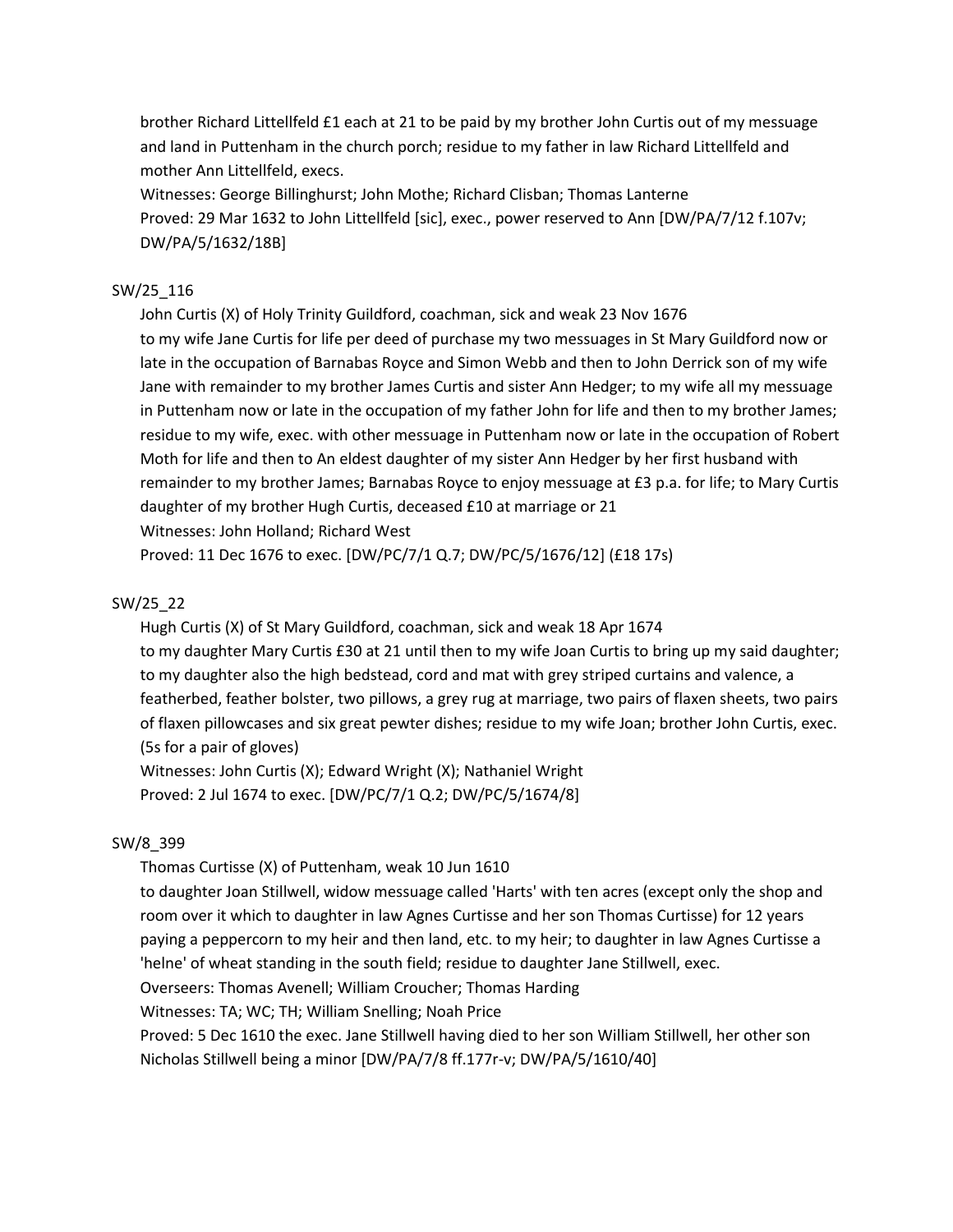## SW/19\_8

Thomas Curtis (Cortes) (X) of Worplesdon, yeoman, sick and weak 9 0ct 1663 to my son Thomas 5s; to 3 of children Robert Cortes, Ann Cortes and Allec Cortes (daughter), close of land called Middle Close (c.2 acres) between mead and my other closes and adjoining John Gords, but £10 each paid by Thomas to Robert and Ann within 6 months after death of my mother Joan Wormyton and my wife Ann, exec. and then return to my son Thomas; to my daughter Joan Curtis 1s; to my sons John Curtis and William Curtis 5s each Overseers: friends William Cortes (brother), Robert Porter Witnesses: Nicholas Everett (X), Nicholas Boylett (X) Proved: 19 Dec 1663 to Ann and Thomas C. (Inv: £29 19s 10d) [DW/PC/5/1663/8]

## SW/19\_360

William Curtys Littleton, St Nicolas Guildford, husbandman 13 Feb 1670/1 [nuncupative] all to my wife Witnesses: Benjamin Wheeler; Elizabeth Hassler (X) Proved: 15 Mar 1670/1 to Joan Curtys, relict and principal legatee (Inv: £158 17s 6d) [DW/PC/5/1671/8]

# SW/7\_960

JOHN WARE of Home husbandman.

16 Dec. 3 Jas. I. God-son Henry Ware son of Thomas Ware of Worth in Sussex. God-son John Courtys of Worth. Brother Thomas Ware. Uncle John Courtyes. Sister Joan Whatman late wife of William Whatman late of Bletchingly blacksmith. Brother Michael Ware. Executrix Leoare Ware

Overseer Thomas Bish of Burstow gentleman. Witn. Edward Bysh Greenwood clerk .

Proved 6 Feb. 1605-6. [DW/PA/7/7 fo. 512

# SW/22\_8

Robert Curtis of West Molesey, victualler 13 Feb 1677/8 (to be buried in the churchyard) to Thomas Fisher of Kingston, shoemaker freehold houses and land in West Molesey paying John Curtis of London, threadmaker my brother's son £20; to William Fisher of St Clement Danes, Middlesex, clothworker all land in Walton on Thames being lease from Queen, he paying £100 being a mortgage on freehold bequeathed to Thomas above; to my cousin Thomas Fisher aforesaid a featherbed, a bolster, two pillows and its trappings and brass pot (biggest of two); to William Fisher aforesaid a featherbed, a bolster, two pillows and its trappings and brass pot; all my wife's goods hers before marriage to Thomas Dixon and John Chisebey both of West Molesey as I shall divide them myself in writing; residue to Thomas Fisher and William Fisher, execs. Witnesses: Edward Mabanke (X); John Nightingale (X); Thomas Wigington Proved: 30 Aug 1680 to execs. [DW/PA/5/1680/8]

### SW/19\_360

William Curtys Littleton, St Nicolas Guildford, husbandman 13 Feb 1670/1 [nuncupative]